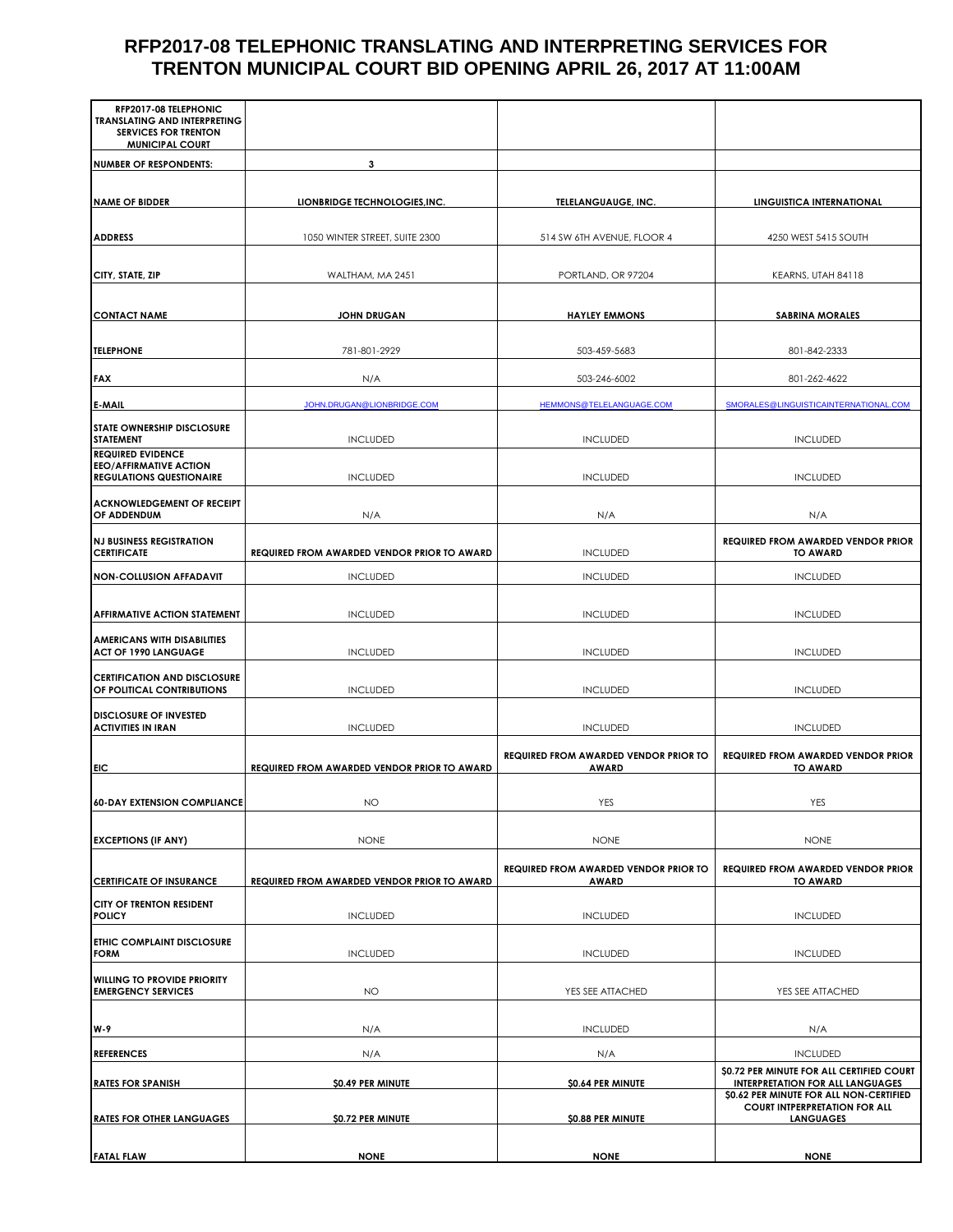

 $\left( \begin{array}{c} \iota \end{array} \right)$ 

#### **Vendor Price Proposal**

| Telephonic          | Rate      |  |
|---------------------|-----------|--|
| Spanish             | \$.49/min |  |
| All Other Languages | \$.72/min |  |

Signature Auran Ney cler

Date  $4/25/17$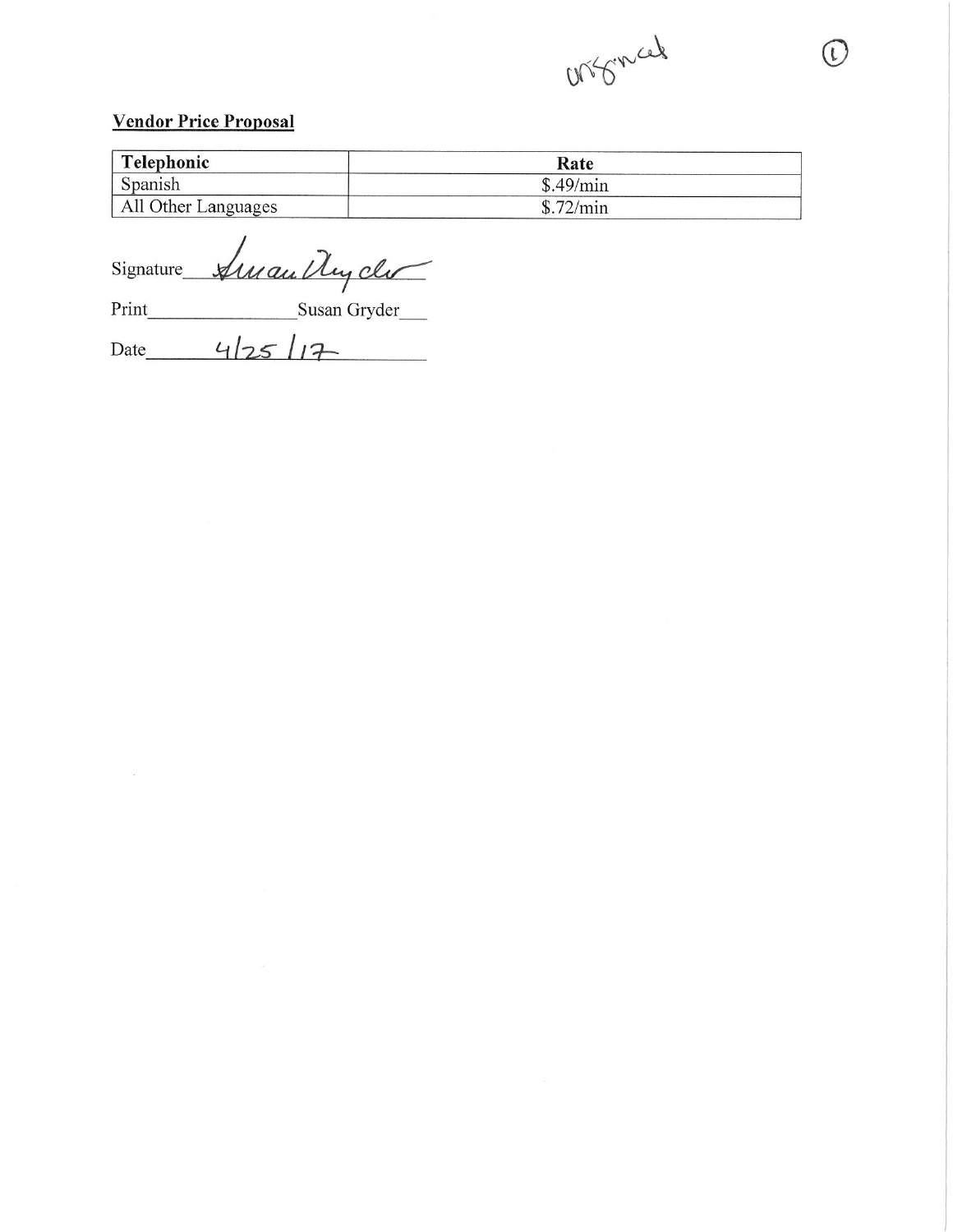### **Pricing**

We would like to offer the City of Trenton Municipal Court two options for pricing, depending on your preference based on current trends and volumes. We welcome you to pick the option that is most cost-effective for this requirement.

## **Option #1**

Spanish - \$.64 cents/minute All Other Languages - \$.88 cents/minute

\*\*Advantageous as the City of Trenton Municipal Court system utilizes a majority of Spanish interpreters. We are currently tracking that Trenton uses over 81% Spanish.

# **Option #2**

All Languages - \$.86 cents/minute

**WWW.TELELANGUAGE.COM** 888.983.5352

**Follow us** f  $/\blacktriangleright$  / in /  $\blacktriangleright$ 





 $\overline{\mathbf{2}}$ 

© Copyright 2016-Telelanguage, Inc. This Document Contains Telephonic Interpretation Services Confidential Information